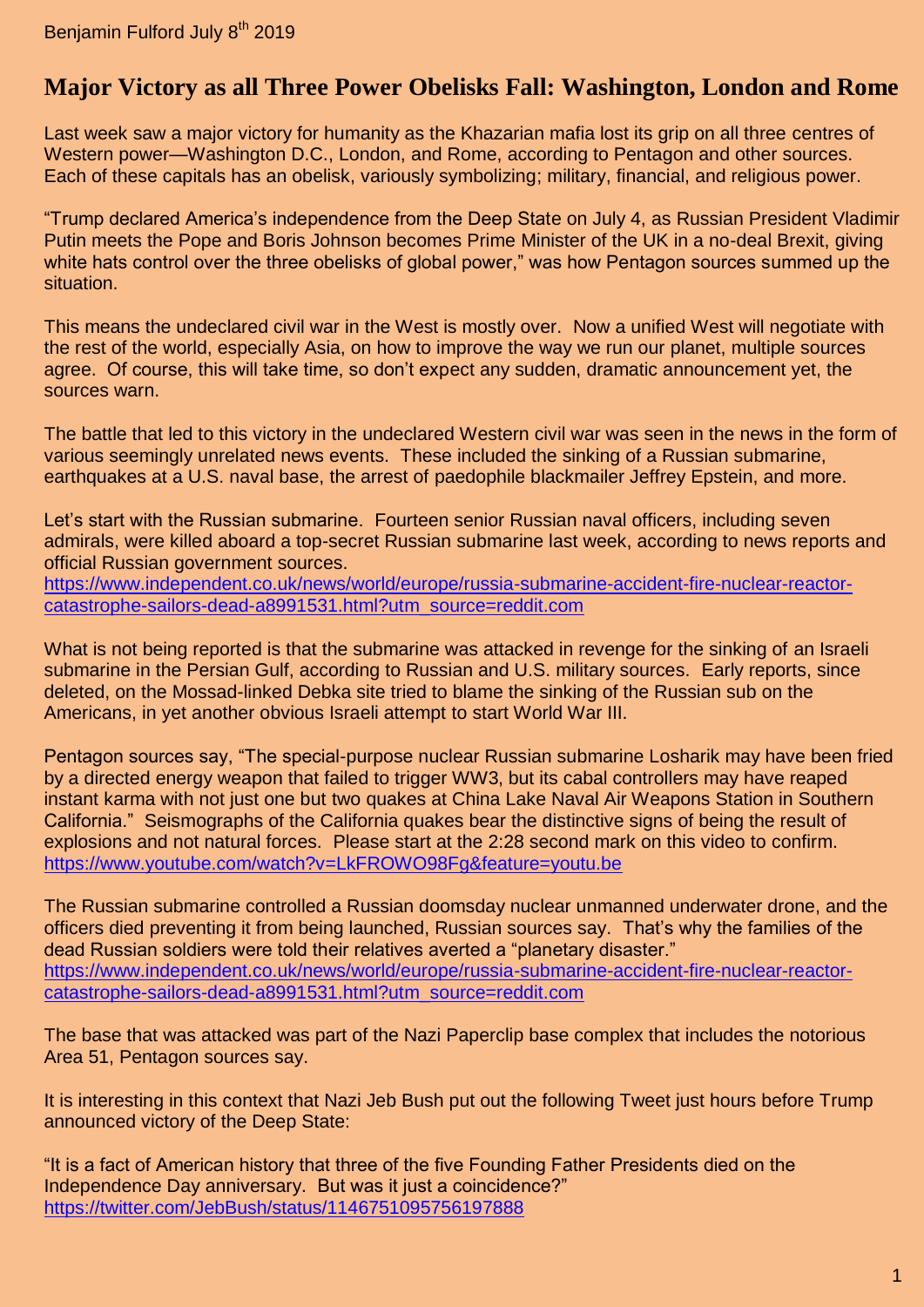Bush was undoubtedly angry and scared, since his parents Barbara and Herbert Walker Bush were executed and his brother George Bush Jr. arrested. One can assume Jeb has also been arrested following this treasonous Tweet.

"The takedown of Israel, pedos, and Zionist blackmail operation began July 6 with Mossad agent Jeff Epstein arrested for the sex trafficking of minors, and this may lead to many more arrests," Pentagon sources say.

A look at Epstein's little black book reveals, among many others, the following names: Tony Blair, Richard Branson, Edgar Bronfman, Bill Clinton, Prince Pierre d'Arrenberg, Steve Forbes, Dustin Hoffman, Mick Jagger, Michael Jackson, Senator Edward Kennedy, Henry Kissinger, Rupert Murdoch, Jessica and Hannah Rothschild (English side) and Evelyn and Edward de Rothschild (French side), Prince Salman Saud, Larry Summers, and Ivanka Trump. <https://www.scribd.com/doc/257106594/JEs-LBB>

While being in Epstein's black book itself is not a crime, it is a good indicator that people in the book were tempted with underage sexual partners and subsequently filmed and blackmailed if they succumbed to this temptation. Donald Trump was also a visitor to this island, and presumably time will tell if he resisted temptation or not.

Since Trump's Russia investigator Robert Mueller was close to Epstein, and since fired FBI director James Comey's daughter is part of the team that arrested Epstein, we can be sure Trump's involvement (if any) will not be glossed over.

<http://stateofthenation2012.com/?p=109497> <https://www.linkedin.com/in/maurene-comey-09022897/> <https://twitter.com/alexsalvinews/status/1147728721383571461>

The fallout from the Epstein arrest is likely to continue for some time. However, the fact that he was arrested and 2,000 pages of information related to his previous arrest and conviction have been made public means this will not be swept under the carpet. Thus, it is a major victory against the cabal.

In any case, despite victory in the West, the battle for the planet as whole is far from over. It now looks like the Khazarians are activating their Iranian sleeper cells to start World War III. Remember, Marc Rich of Glencore Commodities (pardoned by Bill Clinton) was paying both Iranian and Israeli government officials from the profits of the "bomb Iran" oil futures manipulation scam for decades.

What this scandal has revealed is that there are Khazarian mafia fifth columnists at the highest level of the Iranian government. That's probably why certain Iranian government officials are now suddenly making nuclear threats in tandem with their Khazarian counterpart Benjamin Netanyahu in Israel.

The German Khazarian faction and their EUSSR are still probably going to try to stir up trouble in the Ukraine and other parts of Eastern Europe as well. Last week they showed the whole world that the EU was not a democratic institution by ignoring the EU Parliament and imposing German Defense Minister Ursula von der Leven as President of the European Commission.

[https://www.independent.co.uk/news/world/europe/european-commission-president-ursula-von-der](https://www.independent.co.uk/news/world/europe/european-commission-president-ursula-von-der-leyen-juncker-eu-parliament-a8987841.html?utm_source=reddit.com)[leyen-juncker-eu-parliament-a8987841.html?utm\\_source=reddit.com](https://www.independent.co.uk/news/world/europe/european-commission-president-ursula-von-der-leyen-juncker-eu-parliament-a8987841.html?utm_source=reddit.com)

Meanwhile, last week the British chose to remind the Europeans that they still have the technical ability to shut off the Baltic and Mediterranean seas. They did this by sending the largest UK naval squadron since World War I to the Baltic Sea along with ships from seven allied nations. [https://www.independent.co.uk/news/world/europe/royal-navy-drill-russia-baltic-sea-jef-military-drill](https://www.independent.co.uk/news/world/europe/royal-navy-drill-russia-baltic-sea-jef-military-drill-putin-penny-mordaunt-a8980386.html)[putin-penny-mordaunt-a8980386.html](https://www.independent.co.uk/news/world/europe/royal-navy-drill-russia-baltic-sea-jef-military-drill-putin-penny-mordaunt-a8980386.html)

Around the same time, the British seized an Iranian tanker going through the Strait of Gibraltar. [https://www.washingtonpost.com/world/middle\\_east/british-marines-seize-tanker-suspected-of-carrying](https://www.washingtonpost.com/world/middle_east/british-marines-seize-tanker-suspected-of-carrying-iranian-oil-bound-for-syria/2019/07/04/681458d2-9e65-11e9-83e3-45fded8e8d2e_story.html?utm_term=.7258cc2eedb6)[iranian-oil-bound-for-syria/2019/07/04/681458d2-9e65-11e9-83e3-](https://www.washingtonpost.com/world/middle_east/british-marines-seize-tanker-suspected-of-carrying-iranian-oil-bound-for-syria/2019/07/04/681458d2-9e65-11e9-83e3-45fded8e8d2e_story.html?utm_term=.7258cc2eedb6) [45fded8e8d2e\\_story.html?utm\\_term=.7258cc2eedb6](https://www.washingtonpost.com/world/middle_east/british-marines-seize-tanker-suspected-of-carrying-iranian-oil-bound-for-syria/2019/07/04/681458d2-9e65-11e9-83e3-45fded8e8d2e_story.html?utm_term=.7258cc2eedb6)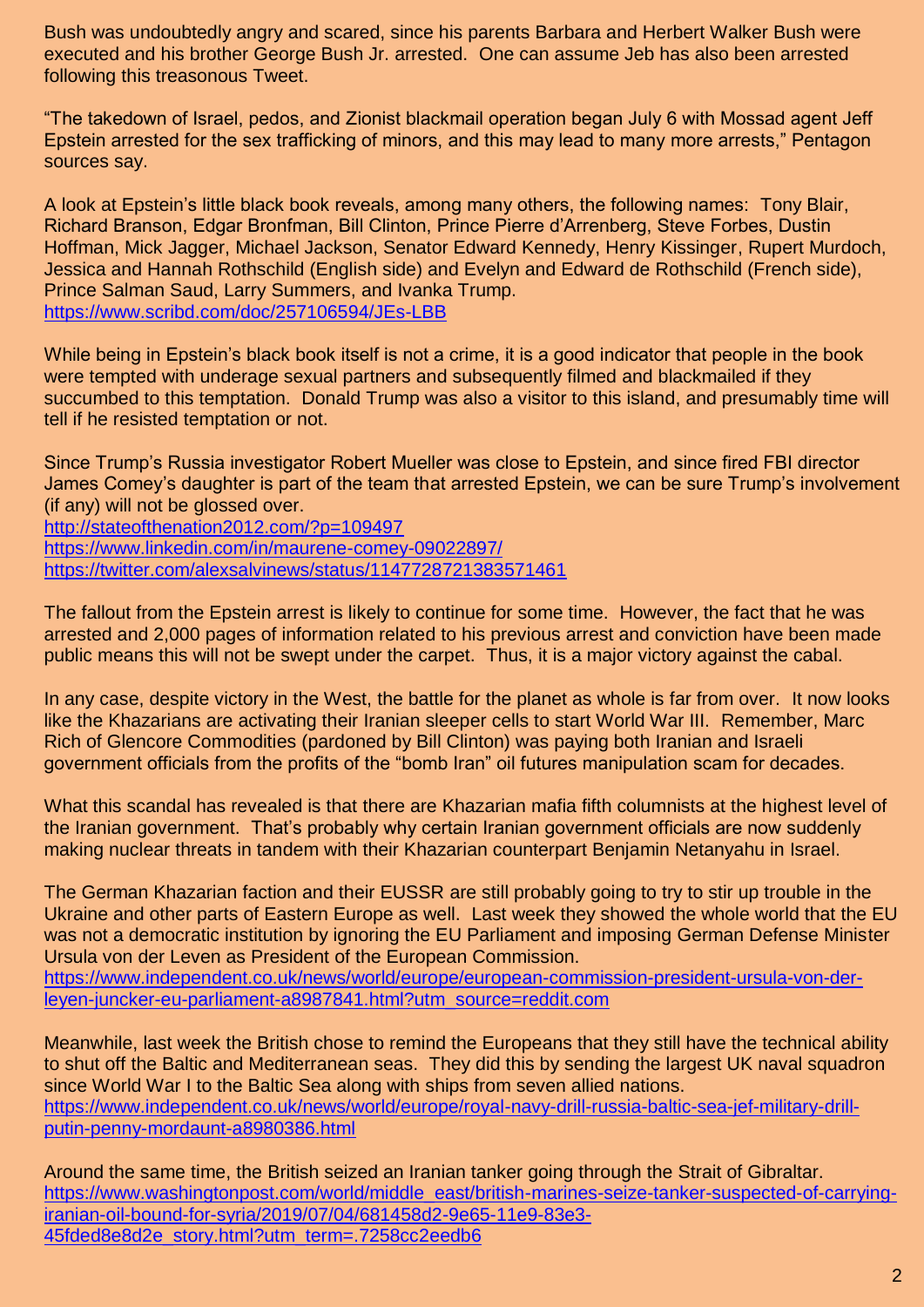Brittania may no longer rule the waves, but apparently they can still rule the Eastern Atlantic. We assume this posturing is linked to ongoing Brexit negotiations.

The U.S. military, in contrast to the saber-rattling British, is forming a budding alliance with Russia. Apparently, handing a U.S. F-35 fighter plane to the Russians helped seal the deal. This is the Christian alliance they have long been asking of Russia. That's what was behind last week's meeting between the Pope and Putin, say Pentagon sources.

This will be visible to the public in weapons deals. "To shake up the military-industrial complex even further, Trump may not sanction Turkey, India, and China for buying Russian S-400 anti-aircraft missiles, and Egypt, Iraq, Qatar, Korea, Vietnam, Saudi Arabia, and Morocco may follow," the Pentagon sources explain.

Also, "In a G20-led boycott, 2020 host Saudi Arabia cancelled fifty 737 MAX planes in a major blow to Boeing," the sources say. "Many airlines and aircraft lessors like Korean Air, Air Canada, Malaysian Airlines, Lion Air, Aeromexico, Flydubai, GOL, Virgin Australia, TUI, Singapore Airlines, Turkish Airlines, SpiceJet, GE, Mitsubishi (MUFG), Sumitomo (SMBC), Bank of China, and China Development Bank may follow suit," they add.

There is also going to be Special Forces action taken against the major tech giants Google, Facebook, and PayPal, promise CIA and P2 Freemason sources. This, combined with the above-mentioned attacks against the China Lake facility, are part of an ongoing offensive against the California-based satanic nexus, they say.

For some background on this, watch the following interview of a witness to satanic infiltration of the U.S. military in California. It talks about a Colonel Michael A. Aquino, whose name we have frequently run across when investigating the link between high finance and satanism. [https://www.youtube.com/watch?v=ACNt2uJb2cc&fbclid=IwAR1W3C2PX4kOXqOW6vDnvHc8fYvknFY](https://www.youtube.com/watch?v=ACNt2uJb2cc&fbclid=IwAR1W3C2PX4kOXqOW6vDnvHc8fYvknFYxLvV_gHqUiCLzw8gjyUGQrr3JIVM) [xLvV\\_gHqUiCLzw8gjyUGQrr3JIVM](https://www.youtube.com/watch?v=ACNt2uJb2cc&fbclid=IwAR1W3C2PX4kOXqOW6vDnvHc8fYvknFYxLvV_gHqUiCLzw8gjyUGQrr3JIVM)

Speaking of satanists, we would like to inform readers that our website troubles last week were caused because our webmaster became, according to the technical/medical term, "crazy as a fruit bat." (Don't get me wrong, I have nothing against fruit bats; some of my best friends are fruit bats, but… you know what I mean.) Seriously, though, it appears he was poisoned with PCP or angel dust by a honey trap sent by Japanese gangsters subcontracting for the Khazarian mafia. The PCP was apparently contained in a skin cream he was given. He is recovering now.

This is not the first time this has happened. Previously, the Gnostic Illuminati agent "Alexander Romanov" was poisoned with PCP-laced marijuana after contacting us. In both cases, they suddenly became paranoid and megalomaniac. They also started to see everyday objects, like playground equipment, as "Earth-destroying superweapons," or "alien artifacts." Romanov also eventually recovered, but was involuntarily confined to mental hospitals three times in the meanwhile.

We know exactly who did this and what their chain of command is. The trail leads to Zug, Switzerland via certain known agents like Leo Zagami, Rothschild lawyer Michael Greenberg of the CSIS, agent Michael Cottrell, certain members of the Sumiyoshi crime family, etc. There are other names we are aware of but are withholding for now for operational reasons.

However, we would like to end our report this week on a more upbeat note by pointing out some good news items. One was the launch of an African trade bloc uniting 55 nations and 1.3 billion people. <https://www.dw.com/en/african-leaders-launch-landmark-55-nation-trade-zone/a-49503393>

Demographics make it clear that, while the Asian age is beginning, India and Africa, with their much younger and growing populations, will be next.

Finally, we were encouraged by a report that identifies an area the size of China and the U.S. combined which is not being used for agriculture that could be easily reforested with native trees. The report calls